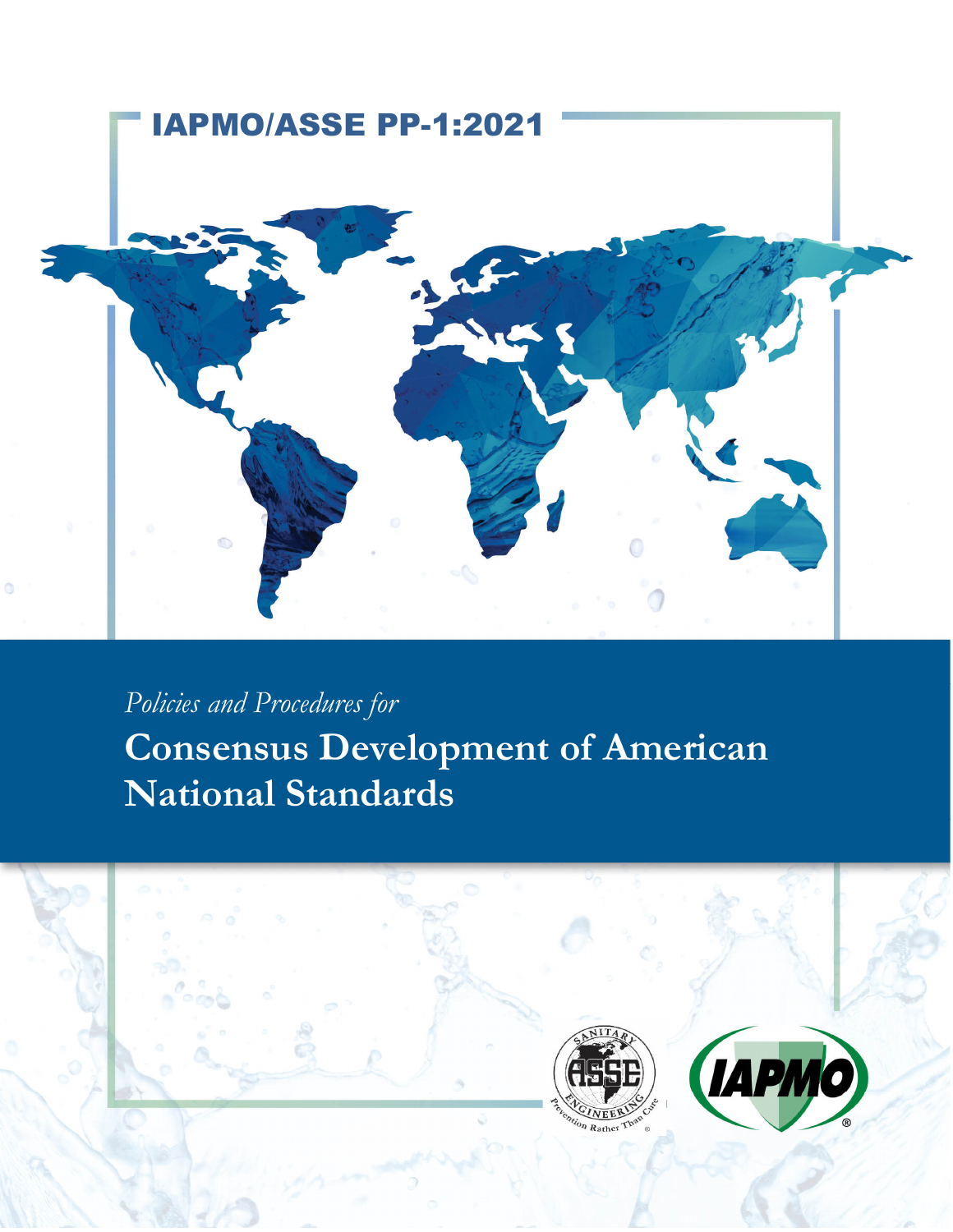## **IAPMO/ASSE PP‐1:2021 Policies and Procedures for Consensus Development of American National Standards** Published: September 2021 Previous Editions: October 2018

Published by **International Association of Plumbing and Mechanical Officials (IAPMO)** 4775 East Philadelphia Street, Ontario, California, 91761, USA 1‐800‐854‐2766 • 1‐909‐472‐4100

https://www.iapmo.org/standards‐development/american‐national‐standards

ASSE International Chapter of IAPMO, LLC 18927 Hickory Creek Drive, Suite 220 Mokena, IL 60448 USA

https://asse‐plumbing.org/asse/standards/about

Copyright © 2005‐2021 by International Association of Plumbing and Mechanical Officials (IAPMO) All rights reserved.

All rights reserved. It is permitted to download this electronic file, to make a copy and to print the content for the purpose of preparing IAPMO documents only. You may not copy the file, or any part of it, for any other purpose without written permission from the International Association of Plumbing and Mechanical Officials (IAPMO).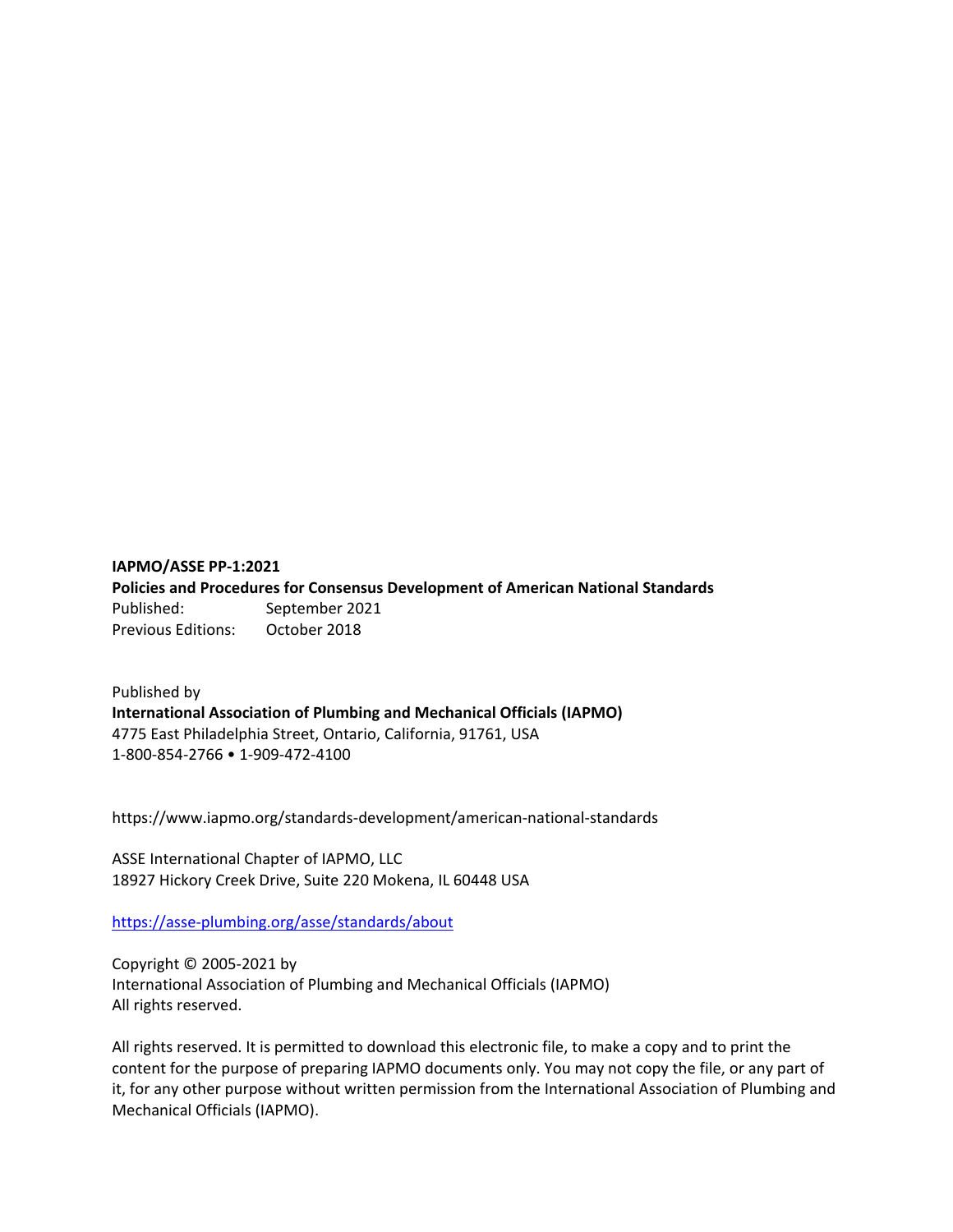# *Contents*

#### **0 Scope**

#### **1 General**

- 1.1 American National Standards Developer Accreditation
- 1.2 Administration
- 1.3 Maintenance of Standards
- 1.4 National Adoption of ISO or IEC Standards
- 1.5 Withdrawal for Cause
- 1.6 Due Process
- 1.7 Openness
- 1.8 Lack of Dominance
- 1.9 Definitions

#### **2 Organization of Standards Committees**

- 2.1 Standards Committees
- 2.2 Secretariat
- 2.3 Official Records
- 2.4 IAPMO Executive Standards Committee
- 2.5 Correspondence

#### **3 Membership**

- 3.1 General
- 3.2 Applications and Appointments
- 3.3 Interest Categories
- 3.4 Balance of Representation
- 3.5 Standards Committee Officers
- 3.6 Size of Standards Committees
- 3.7 Participation
- 3.8 Alternates
- 3.9 Representation of Organizations
- 3.10 Ongoing Maintenance and Reporting
- 3.11 Termination of Membership
- 3.12 Changes in Employment or Affiliation
- 3.13 Subcommittees and Working Groups

#### **4 Standards Committee Meetings**

- 4.1 Notification
- 4.2 Guests and Observers
- 4.3 Executive Sessions
- 4.4 Quorum
- 4.5 Parliamentary Procedures

#### **5 Notifications and Public Review**

- 5.1 Notifications of Standards Activities
- 5.2 Processing of Public Review Comments
- 5.3 Assertions of Conflict or Duplication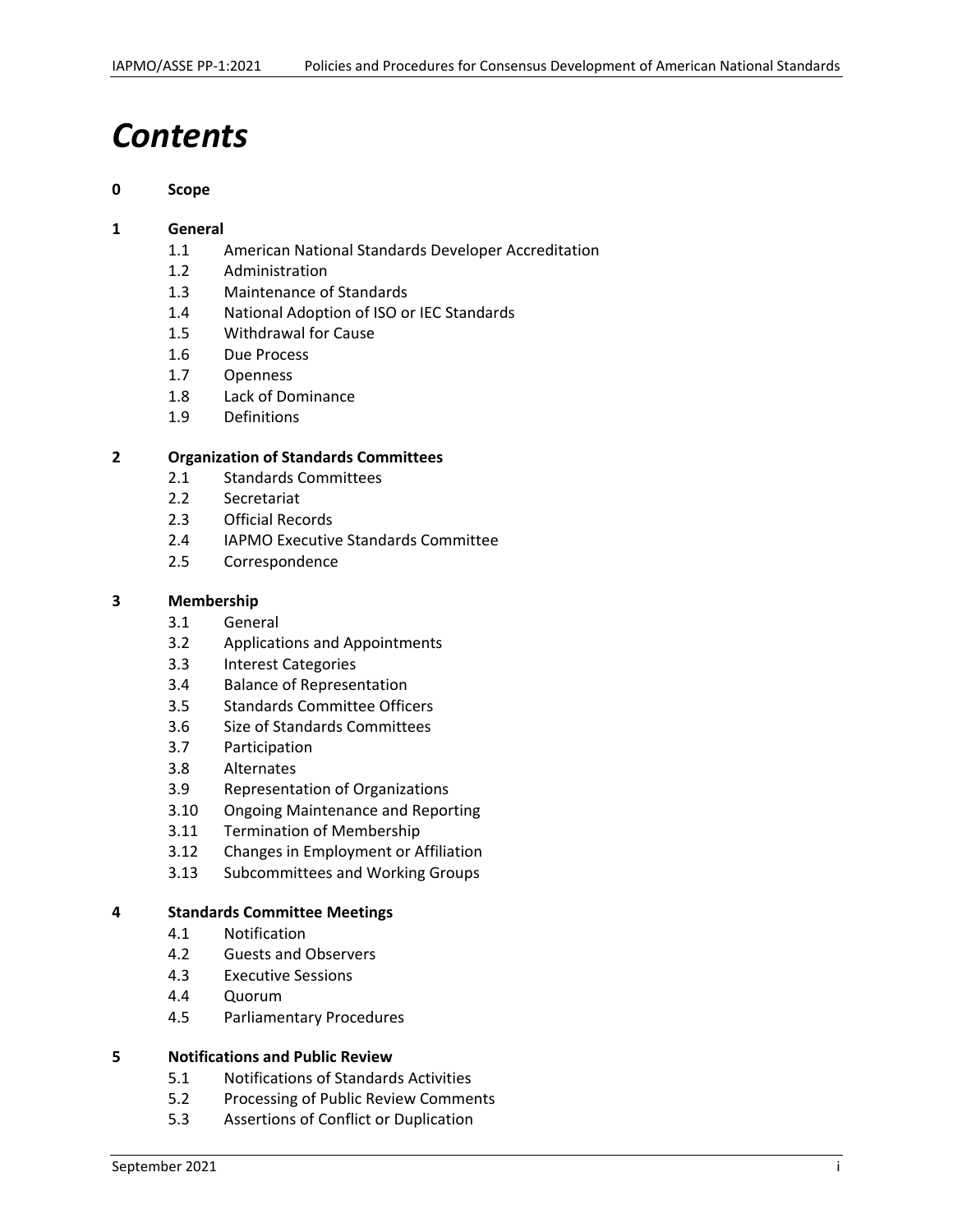#### **6 Voting Procedures**

- 6.1 Ballots
- 6.2 Voting
- 6.3 Voting Period
- 6.4 Numerical Criteria for Approvals
- 6.5 Ballot Records and Vote Changes
- 6.6 Negative Votes
- 6.7 Comments Accompanying Affirmative Votes and Abstentions
- 6.8 Editorial Comments
- 6.9 Late Votes

#### **7 Interpretations**

- 7.1 Definition
- 7.2 Processing Interpretations
- 7.3 Accepting Requests for Interpretation
- 7.4 Notification of Interpretations

#### **8 Appeals (Dispute Resolution)**

- 8.1 Process
- 8.2 Response
- 8.3 Appeals Panel
- 8.4 Conduct of the Hearing
- 8.5 Decision

#### **9. Commercial, Antitrust, Metric, and Patent Policies**

- 9.1 Antitrust Policy
- 9.2 Commercial Terms and Conditions
- 9.3 Patent Policy
- 9.4 Metric Policy

#### **10 Coordination and Harmonization**

- 10.1 Reference
- 10.2 Definition of Conflict
- 10.3 Standards Committees and ANSI

#### **11 Revisions to Policies and Procedures**

- 11.1 Proposals
- 11.2 Approval and Implementation
- **12 Copyright and Intellectual Property Rights**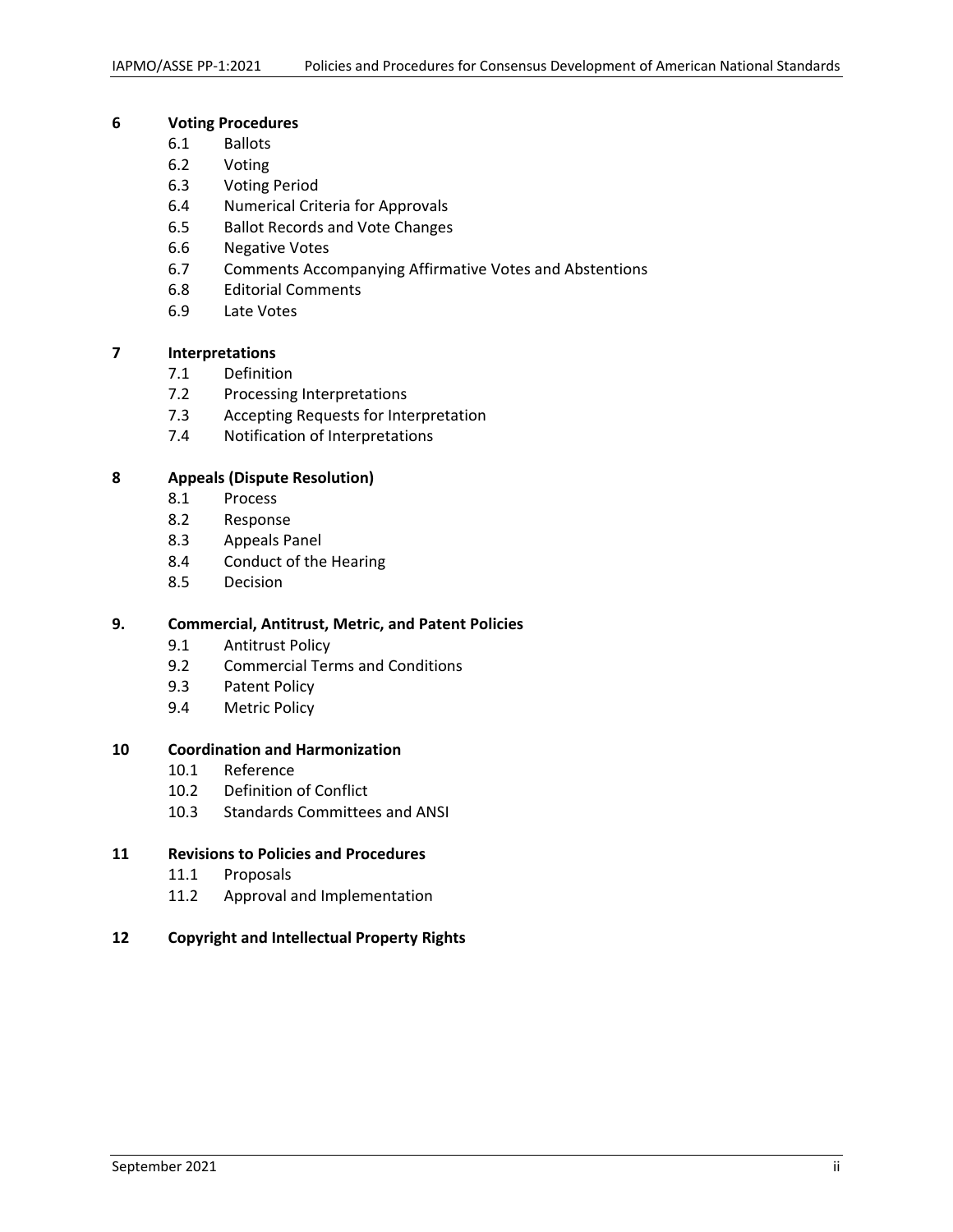# *IAPMO/ASSE PP‐1:2021 Policies and Procedures for Consensus Development of American National Standards*

## **0. Scope**

## **0.1**

These written operating procedures, together with the *ANSI Essential Requirements: Due Process Requirements for American National Standards* and *ANSI Procedures for the National Adoption of ISO and IEC Standards as American National Standards*, sets forth the policies and procedures for the development of voluntary consensus American National Standards . These operating Procedures are maintained by the International Association of Plumbing and Mechanical Officials (IAPMO) and ASSE International Chapter of IAPMO LLC ("ASSE International").

**Note***: In this document, IAPMO consensus American National Standards are referred to as "standards". Unless specified, "standards" applies to both IAPMO Standards and ASSE International Standards. Where "IAPMO" is referenced, it shall also apply to ASSE International.*

#### **0.2**

In these *Policies and Procedures*,

- (a) "shall" is used to express a requirement, i.e., a provision that the user is obliged to satisfy to comply with this document;
- (b) "should" is used to express a recommendation but not a requirement;
- (c) "may" is used to express an option or something permissible within the scope of this document; and
- (d) "can" is used to express a possibility or a capability.

## **1. General**

#### **1.1 American National Standards Developer Accreditation**

IAPMO shall maintain their ANSI accreditation by being an incorporated legal entity and complying to ANSI's procedural requirements and criteria for approval and withdrawal of American National Standards in accordance with Section 4.1 of the ANSI Essential Requirements.

#### **1.2 Administration**

These *Policies and Procedures* shall govern the activities of the International Association of Plumbing and Mechanical Officials (IAPMO) related to the development, approval, revision, reaffirmation, and withdrawal of standards.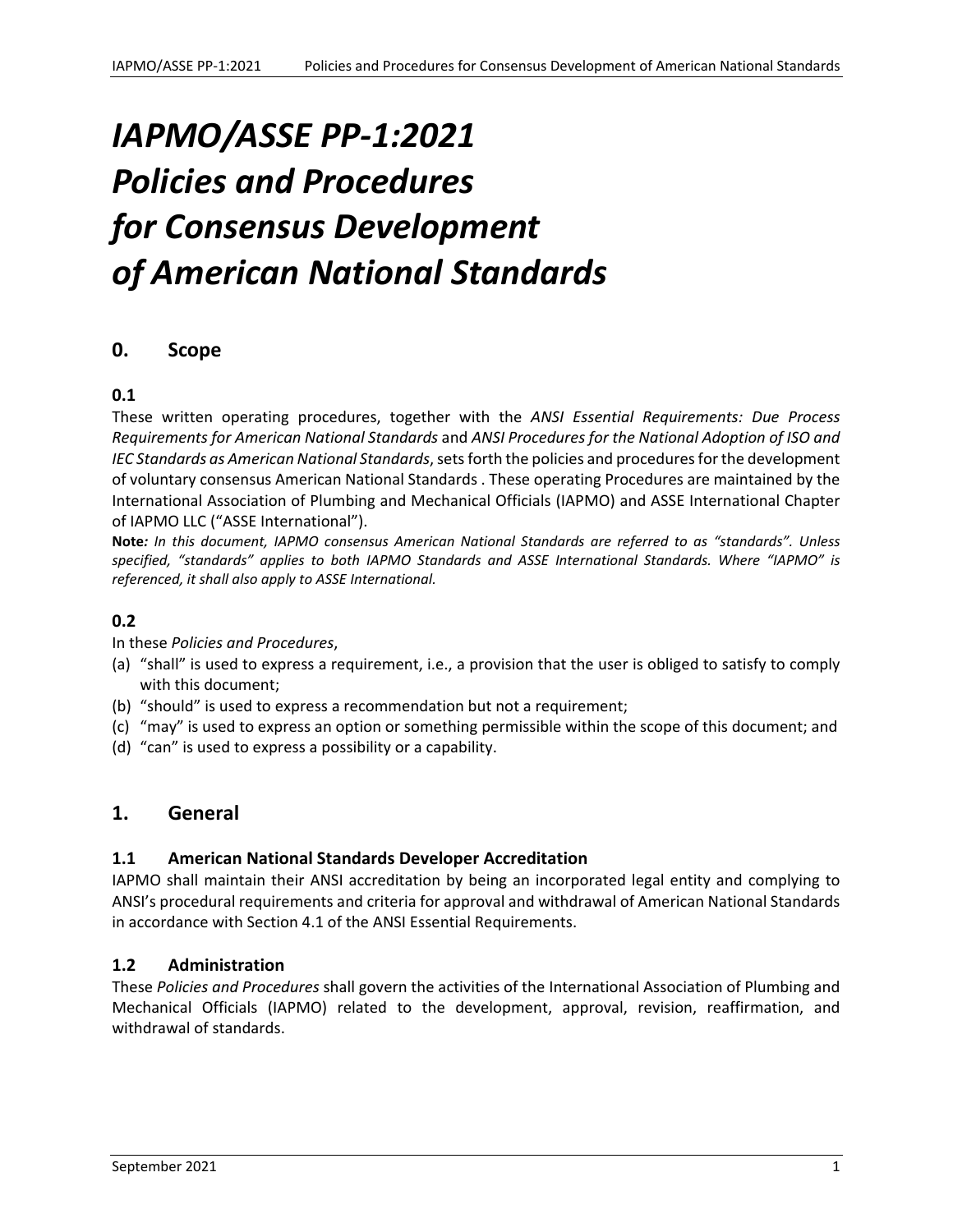## **1.3 Maintenance of Standards**

Reaffirmations, revisions, or withdrawal of standards shall be completed within 5 years from their approval as American National Standards, in accordance with Section 4.7 of the *ANSI Essential Requirements* or Section 4.0 of the *ANSI Procedures for the National Adoption of ISO and IEC Standards as American National Standards*. American National Standards that have not been revised or reaffirmed within 10 years from the date of their approval as American National Standards shall be withdrawn, and such action shall be announced in Standards Action.

#### **1.4 National Adoption of ISO or IEC Standards**

National adoption of ISO or IEC standards shall comply with this document and the *ANSI Procedures for the National Adoption of ISO and IEC Standards as American National Standards*. An expedited development procedure shall be permitted for identical adoption to the ISO or IEC standards in accordance with the *ANSI Procedures for the National Adoption of ISO and IEC Standards as American National Standards*.

#### **1.5 Withdrawal for Cause**

Withdrawal of an ANS for cause shall comply with Section 4.2.1.3.4 of the *ANSI Essential Requirements*.

## **1.6 Due Process**

These policies and procedures apply to activities related to the development of consensus for approval, revision, reaffirmation, and withdrawal of a standard. Due process means that any person (organization, company, government agency, individual, etc.) with a direct and material interest has a right to participate by: a) expressing a position and its basis, b) having that position considered, and c) having the right to appeal. Due process allows for equity and fair play.

## **1.7 Openness**

Participation shall be open to all persons who are directly and materially affected by the activity in question. There shall be no undue financial barriersto participation. Voting membership on the consensus body shall not be conditional upon membership in any organization, nor unreasonably restricted on the basis of technical qualifications or other such requirements.

Timely and adequate notice of any action to create, revise, reaffirm, or withdraw a standard, and the establishment of a new consensus body shall be provided to all known directly and materially affected interests. Notice should include a clear and meaningful description of the purpose of the proposed activity and shall identify a readily available source for further information. In addition, the member's name (or if membership is by organization, the name of the organization with a point of contact), affiliation and interest category of each member of the consensus body shall be made available to interested parties upon request.

## **1.8 Lack of Dominance**

The standards development process shall not be dominated by any single interest category, individual or organization. Dominance means a position or exercise of dominant authority, leadership, or influence by reason of superior leverage, strength, or representation to the exclusion of fair and equitable consideration of other viewpoints.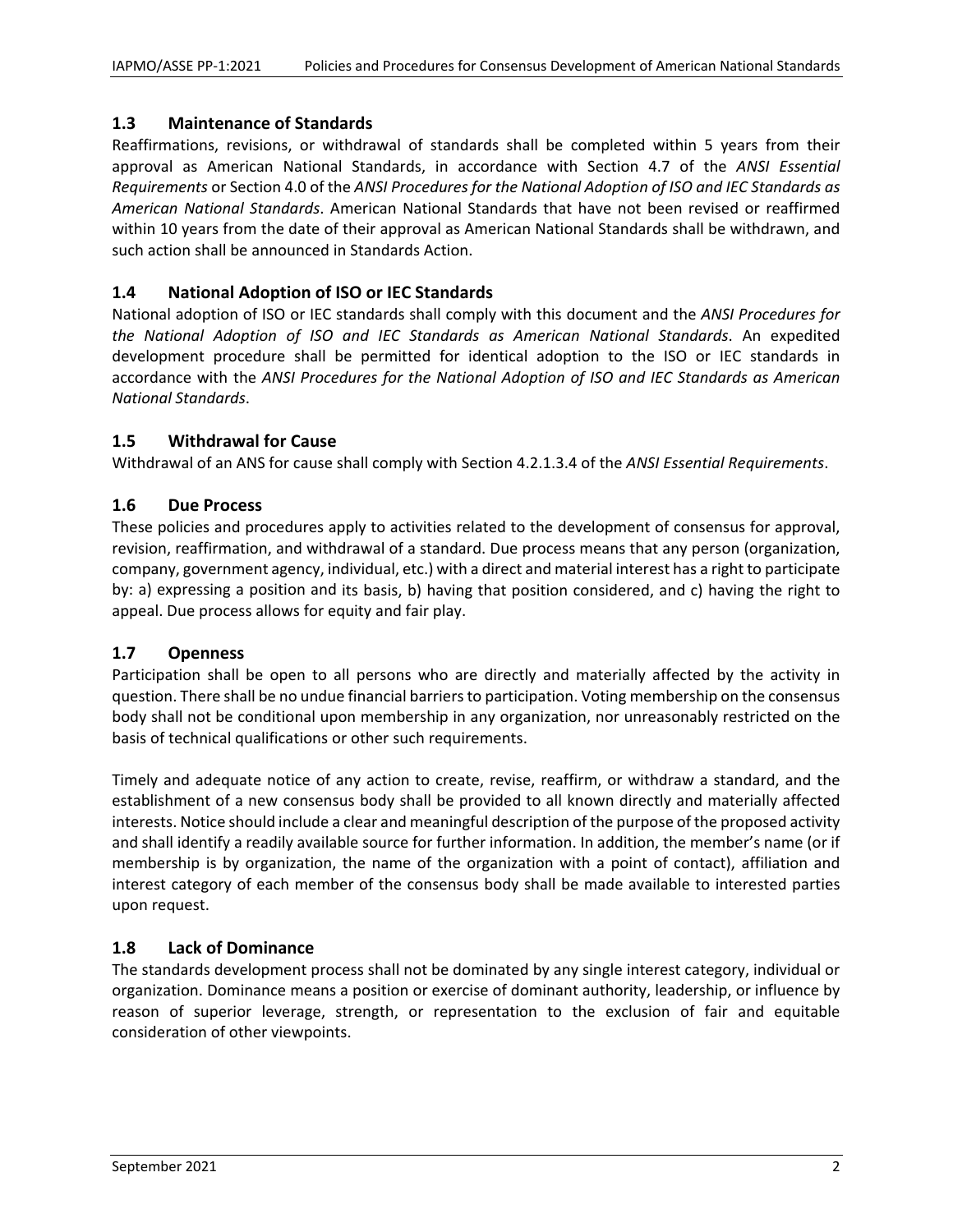#### **1.9 Definitions**

**Editorial Change:** Corrections that do not alter the meaning of the standard, the test procedures, or the test criteria. Editorial corrections include, but are not limited to typographical, spelling, grammatical, section numbering and formatting errors.

**Periodic Maintenance:** The maintenance of a standard by review of the entire document and action to revise or reaffirm it on a schedule not to exceed five years from the date of its approval as an American National Standard.

**Standards Committees:** The consensus balanced committee responsible for development and maintenance of all standards.

**Substantive Change:** A change that directly and materially affects the use of the standard. Examples of substantive changes are: "Shall" to "should" or "should" to "shall"; Addition, deletion or revision of requirements, regardless of the number of changes; Addition of mandatory compliance with referenced standards.

**Subcommittee:** An ad hoc subcommittee of the Standards Committee that addresses a specific standard. Subcommittee actions shall be advisory to the appropriate Standards Committee. Subcommittees are not governed by the rules of balance or consensus as defined in these Procedures. Also known task groups or working groups.

# **2. Organization of Standards Committees**

#### **2.1 Standards Committees**

Standards committees (i.e., consensus bodies, as described in the *ANSI Essential Requirements*), shall

- (a) be established by IAPMO;
- (b) be responsible for developing, revising, reaffirming or withdrawing standards in accordance with these procedures;
- (c) have a sufficiently diverse membership to ensure reasonable balance (see Section 3.4);
- (d) not be dominated by any single interest group (see Sections 3.3 and 3.4); and
- (e) attempt to achieve consensus for the action proposed on a standard.

## **2.2 Secretariat**

IAPMO shall be the secretariat for the standards committees. The Secretariat shall:

- (a) organize the standards committees;
- (b) provide administrative support, including secretarial services;
- (c) process membership applications and notification of employment changes (see Sections 3.2 and 3.12);
- (d) determine the size of the standards committees (see Section 3.6);
- (e) maintain all records pertaining to the standards committees (see Section 3.10);
- (f) issue formal notifications (see Section 4.1);
- (g) prepare standards for public review (see Section 5);
- (h) issue and administer ballots, conduct recorded votes at meetings, and participate in the resolution and disposition of negatives and late ballots (see Section 6);
- (i) publish approved standards;
- (j) process interpretations (see Section 7);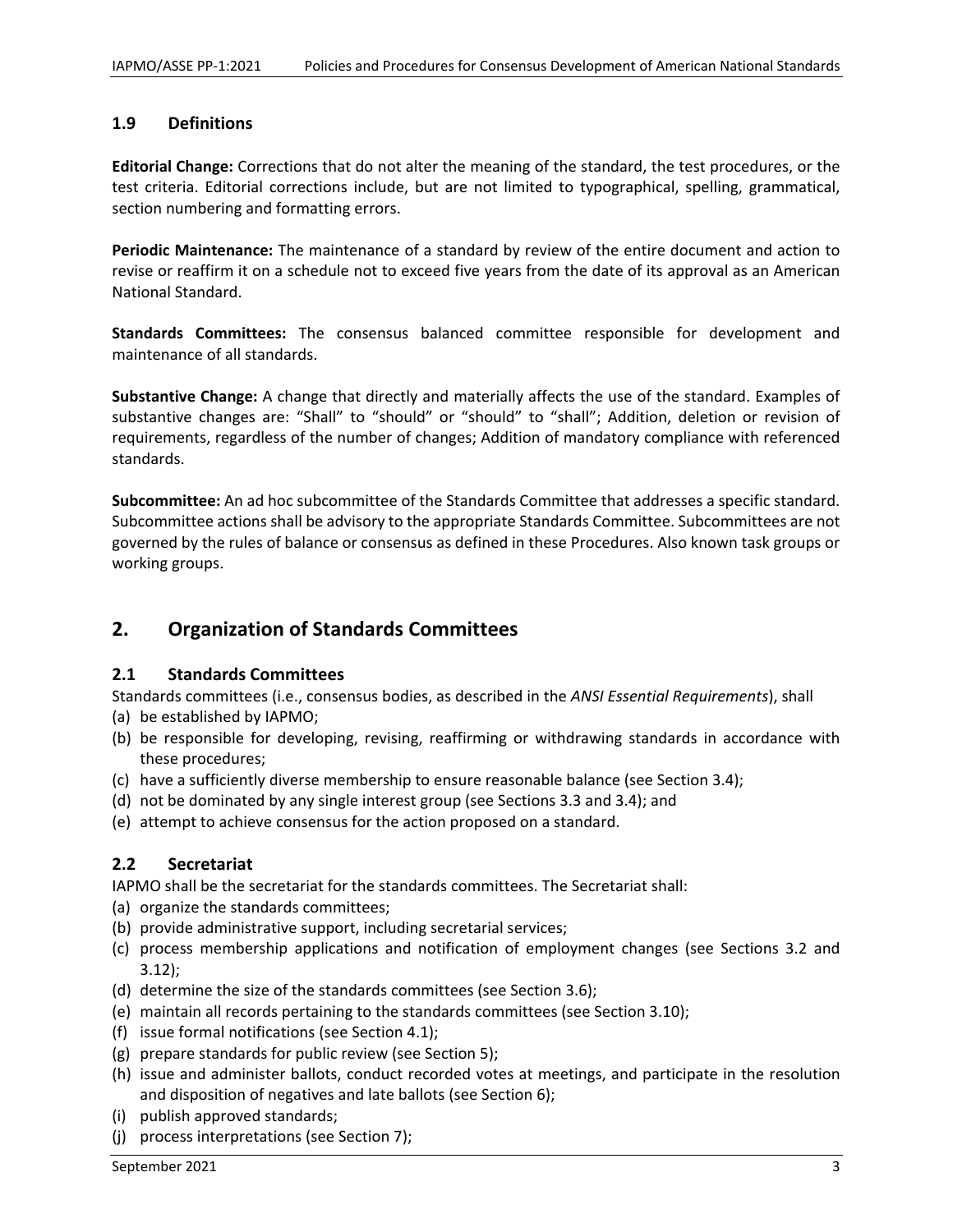- (k) oversee compliance with these *Policies and Procedures*, including legal review as necessary;
- (l) process appeals (see Section 8);
- (m) process revisions to these *Policies* and *Procedures* (see Section 11); and
- (n) perform other administrative functions as necessary.

#### **2.3 Official Records**

#### **2.3.1 Availability**

Standards committee records shall be available for ANSI audit.

#### **2.3.2 Retention**

Records related to new, revised, or reaffirmed standards shall be retained for at least one complete standards cycle (i.e., until the standard is revised, withdrawn, or reaffirmed). Records related to withdrawn standards shall be retained for at least five years from the date of withdrawal.

#### **2.4 IAPMO Executive Standards Committee**

The IAPMO Executive Standards Committee shall:

- (a) consist of the Vice President of Codes and Standards Development, Chief Administrative Officer, and the ASSE Executive Director;
- (b) revise and approve these *Policies and Procedures* (see Section 11);
- (c) approve the initiation for development of new American National Standards or revision of existing American National Standards.
- (d) address the handling of comments received in response to PINS announcements.
- (e) govern the standards committees, which includes:
	- (i) appointing standards committee officers (see Section 3.5);
	- (ii) appointing and categorizing standards committee members (see Sections 3.2 and 3.3);
	- (iii) appointing nonvoting members; **Note***: Nonvoting members may be appointed by the Executive Committee and may serve in an advisory, corresponding, or liaison capacity. Nonvoting members shall not vote on ballots.*
	- (iv) terminating the appointment of standards committee members (see Section 3.11); and
	- (v) conducting periodic reviews of the standards committee membership, considering expertise, balance, geographical representation, and individual contributions, and taking into account changes in the nature of the committee's scope and changes in the interests of its members.

#### **2.5 Correspondence**

#### **2.5.1 Confidentiality**

All standards committee correspondence shall be considered privileged and confidential and shall not be used for publication, reference or distribution other than specified in this document.

#### **2.5.2 Standards Committee Correspondence**

Official correspondence between standards committee membersshall be forwarded to the Secretariat for approval and distribution. All official standards committee correspondence (e.g., meeting notices, agendas, reports and ballots) shall be distributed by the Secretariat.

#### **2.5.3 External Correspondence**

Inquiries related to the standards committees and standards shall be directed to the Secretariat. Standards committee membersshould advise individuals who contact them that responsesto all inquiries are handled by the Secretariat.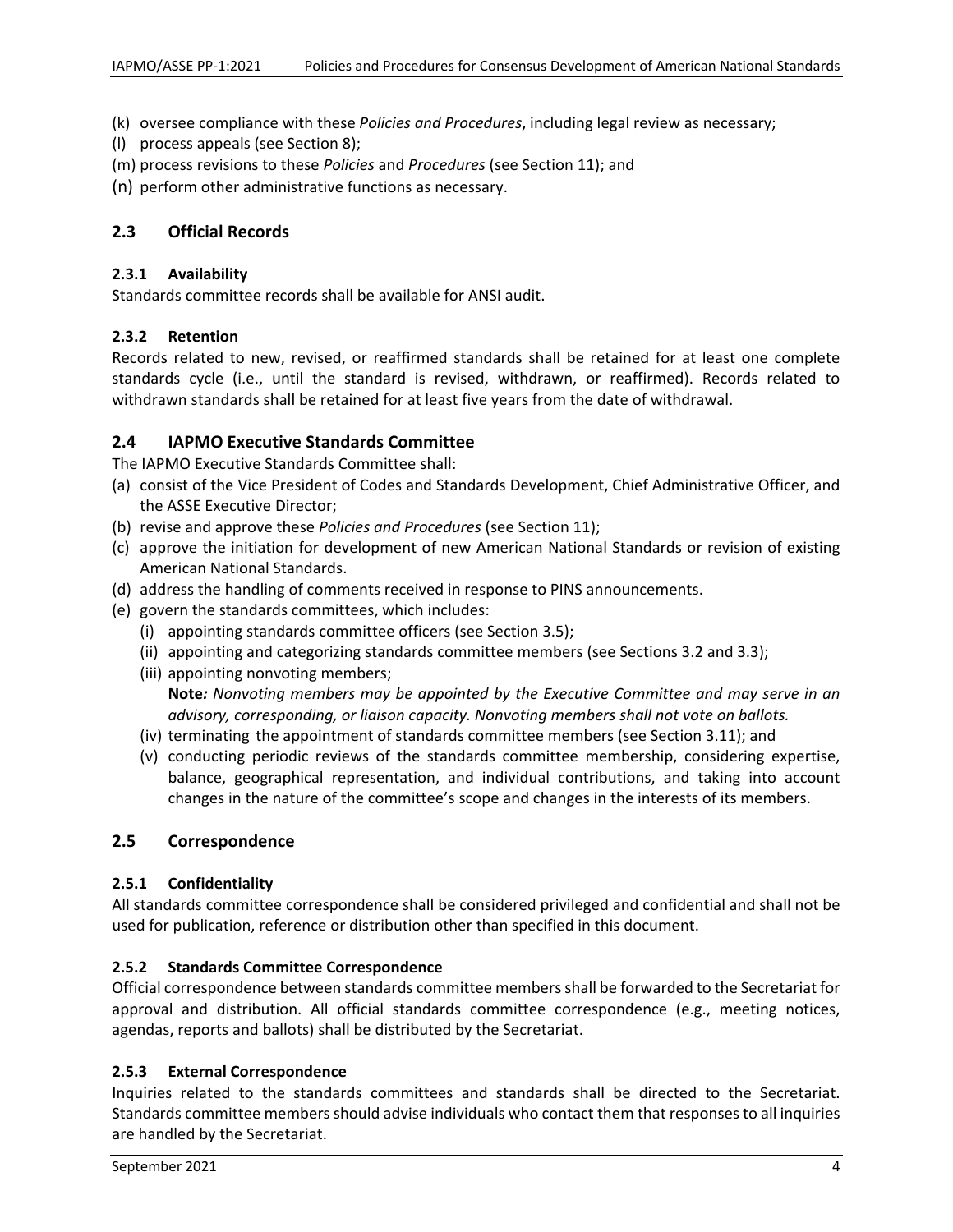# **3. Membership**

## **3.1 General**

Membership on standards committees shall be open to all stakeholders, subject to the procedures in Sections 3.2 to 3.13.

Note: A stakeholder is an individual, group, or organization that is or will be directly and demonstrably affected by a *standard.*

## **3.2 Applications and Appointments**

#### **3.2.1 Application**

Individuals seeking membership on a standards committee shall complete an application indicating their interest in the work of the standards committee and their qualifications, willingness to participate, and affiliation(s) that might affect their classification. Applicants shall identify their interest category (see Section 3.3).

#### **3.2.2 Process**

The Secretariat shall process all applications and notify the applicants and the standards committees of the actions taken on applications and their right to appeal (see Section 8).

#### **3.2.3 Considerations**

In accepting or rejecting applicants, consideration shall be given to the following:

- (a) need for active participation by members of each interest category;
- (b) balance or imbalance of members for each interest category;
- (c) potential for dominance by members of a single interest category;
- (d) extent of interest expressed by the applicant and willingness to participate; and
- (e) qualifications and ability to materially contribute to the work of the standards committee.

#### **3.2.4 Appointments**

The Executive Standards Committee shall decide whether the applicant should be appointed as a member, except, however, that for Committees developing ASSE International Standards, appointments will be made by the ASSE International President and the Executive Standards Committee. Members of the Standards Committee shall adhere to these procedures.

#### **3.2.5 Term**

Members shall be appointed for 2‐year terms and be eligible for reappointment.

#### **3.3 Interest Categories**

#### **3.3.1 Classification**

All members of standards committees shall be classified by the Executive Standards Committee,

- (a) based on the member's interest category stated on application;
- (b) based on the member's predominant interest in the activities of the committee; and
- (c) in accordance with the interest categories defined in Section 3.3.2.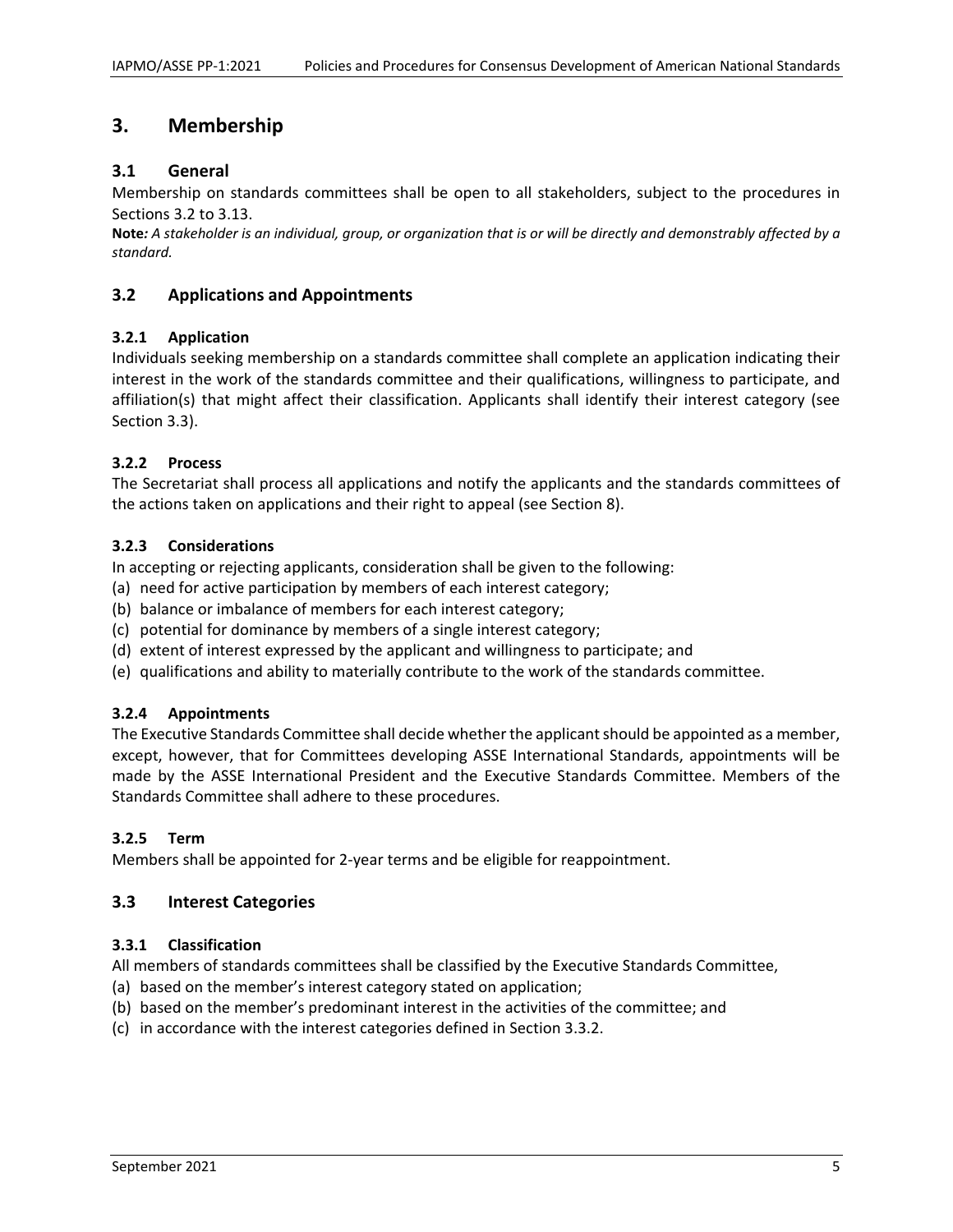## **3.3.2 Interest Categories**

The interest categories for IAPMO and ASSE Standards shall be defined as follows:

- (a) *Manufacturer:* a representative of a maker or marketer of a product, assembly or system, or portion thereof, that is affected by the standard (e.g., manufactures of particular products and association of manufacturers).
- (b) *User*: a representative of an entity that is subject to the provisions of the standard or that voluntarily uses the standard (e.g., educator, skill‐trade trainer, skill trades person and academia).
- (c) *Installer/Maintainer:* a representative of an entity that is in the business of installing or maintaining a product, assembly or system affected by the standard (e.g., contractors, subcontractor, and construction labor organization).
- (d) *Research/Standards/Testing Laboratory:* a representative of an independent research organization; an organization that develops codes, standards or other similar documents; or an independent testing laboratory (e.g., code development organizations, certification agency, testing laboratory).
- (e) *Enforcing Authority:* a representative or an agency or an organization that promulgates and/or enforces standards (e.g., regulatory agency, inspectors and enforcers).
- (f) *Consumer:* a person who is, or represents, the ultimate purchaser of a product, system, or service (e.g., end user of a product and distributor).
- (g) *General Interest*: A person or organization interested in the products or standard addressed by the Committee, who is qualified to serve on the committee, and who does not fall under the other categories (e.g., consultants, special experts, or engineers).

## **3.3.3 Consultants**

Individuals retained as consultants under an indefinitely continuing agreement with an organization shall be classified in accordance with the category of the retaining organization.

## **3.4 Balance of Representation**

To ensure that standards committees have balanced representation, no single interest category constitutes more than one-third of the membership of a consensus body dealing with safety-related standards or no single interest category constitutes a majority of the membership of a consensus body dealing with other than safety‐related standards.

## **3.5 Standards Committee Officers**

## **3.5.1 Appointment**

Each standards committee shall have a Chairperson and a Vice Chairperson appointed by the Executive Standards Committee, except, however, that for ASSE International Standards, Chairperson and Vice Chairperson appointments will be made by the ASSE International President and the Executive Standards Committee. The Vice‐Chairperson, in the absence of the Chairperson, shall perform the duties of the Chairperson's office and shall perform other such duties as may be assigned by the Chairperson.

## **3.5.2 Term**

Standards committee officers shall be appointed for 2‐year terms and are eligible for reappointment.

## **3.6 Size of Standards Committees**

The Secretariat shall determine the size of each standards committee (minimums and maximums) to ensure that:

- (a) interests are adequately represented;
- (b) balance of representation is maintained; and
- (c) the standards committee is able to function efficiently.
- **Note***: Efforts should be made to ensure that the interest categories are adequately represented.*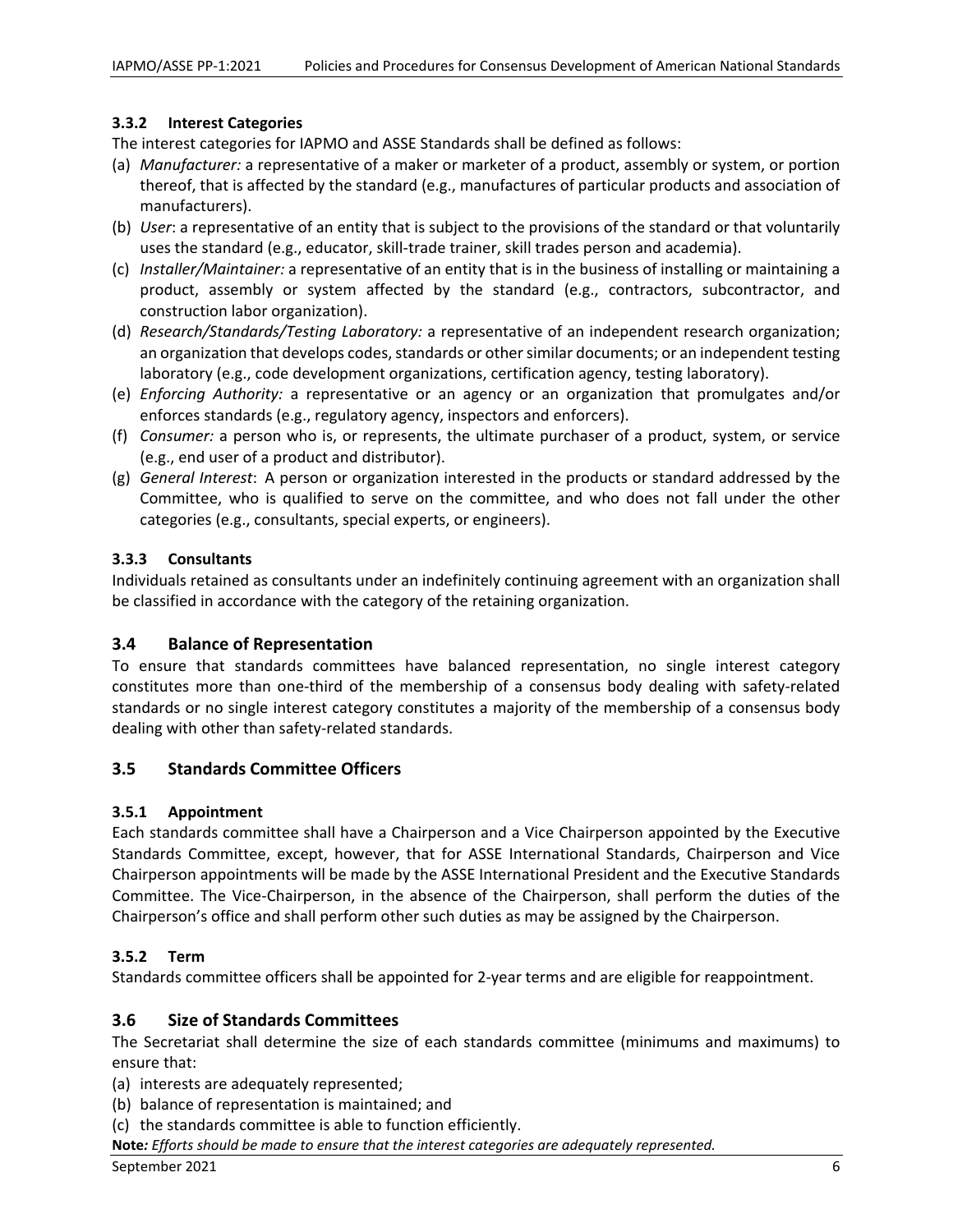## **3.7 Participation**

Participation on standards committees shall not be conditional upon membership in any organization and shall not be unreasonably restricted on the basis of technical qualifications or other such requirements. Committee members shall attend meetings and shall respond to ballots.

## **3.8 Alternates**

Committee members may appoint standing alternates subject to the approval of the Executive Committee. The alternate's expertise shall correspond to the member's interest category. Each alternate shall represent only one voting member.

Note: An alternate is an individual authorized to act for a member of a committee in that member's absence.

## **3.9 Representation of Organizations**

There shall be no more than one voting member from any given company or organization on any given standards committee.

#### **3.10 Ongoing Maintenance and Reporting**

The Secretariat shall:

- (a) maintain membership rosters documenting the classification of each member and demonstrating balance; and
- (b) review the membership rosters and recommend changes as necessary to the Executive Standards Committee [see Section 2.4(e)(v)].

#### **3.11 Termination of Membership**

The Executive Standards Committee may terminate the appointment of an individual on a standards committee for cause, including inactivity. A standards committee membershall be considered inactive for failure to:

- (a) return three successive ballots; or
- (b) attend at least one standards committee meeting in a one‐year period.

## **3.12 Changes in Employment or Affiliation**

#### **3.12.1**

Standards committee members shall notify the Secretariat of any changes in employment or affiliation affecting his or her categorization and shall submit a new application if continued membership on the standards committee is desired. The application shall be processed in accordance with Section 3.2.

#### **3.12.2**

The continued participation of a previously appointed alternate shall be reviewed at the same time asthat of the member changing affiliation or employment.

#### **3.13 Subcommittees and Working Groups**

Subcommittees may be established by the Secretariat for assisting with the development of standards or portions of standards as well as providing advice.

- (a) Membership on subcommittees may include persons who are not members of the standards committees.
- (b) Balance of representation shall not be required for subcommittees (see Section 3.4).
- (c) Subcommittee chairpersons
	- (i) shall be appointed by the standards committee chairperson and/or the Secretariat; and
	- (ii) may be members of the standards committee.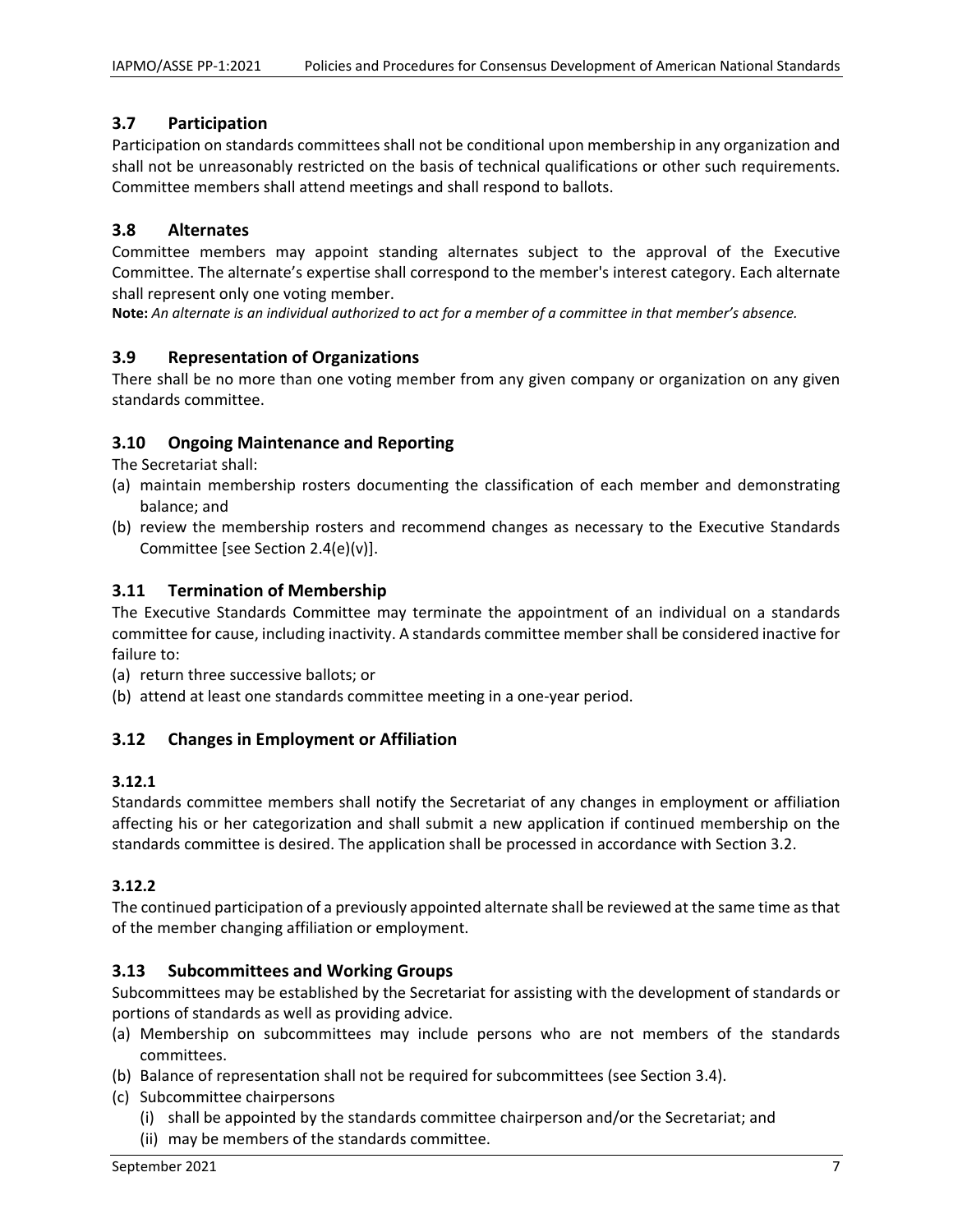- (d) Subcommittee members may be appointed by the subcommittee chairperson, with the concurrence of the Secretariat.
- (e) Subcommittees may be merged or disbanded by the Secretariat. The Secretariat may consult with the responsible standards committee for merging or disbanding of the subcommittee.

## **4. Standards Committee Meetings**

## **4.1 Notification**

Written notices for meetings of standards committees shall be given at least 14 days in advance of the meetings. An agenda shall be prepared by the Secretariat and distributed prior to the meeting. Documentation related to issues to be discussed at meetings shall be distributed at least 3 days before the meeting.

#### **4.2 Guests and Observers**

All meetings of standards committees shall be open and attendance by any interested party shall be welcome.

#### **4.2.1 Observers**

(a) shall not have the right to vote;

- (b) shall be entitled to receive copies of meeting reports if requested in writing; and
- (c) should be allowed to address the standards committee at meetings; and
- (d) if Executive Session is called, observers shall not be allowed.

## **4.2.2 Guests**

Guests are welcome at meetings and shall notify Staff, in writing, if they wish to be added as observers.

## **4.3 Executive Sessions**

Standards committee executive sessions shall be held for considering administrative, financial, and other sensitive issues not related to the technical content of any standards or the disposition of ballots or public comments.

## **4.4 Quorum**

More than 50% of the members of a standards committee (or their alternates) shall constitute a quorum for conducting business at a meeting. Decisions and motions shall be considered approved or carried if the affirmative votes are in accordance with Section 6.4. If a quorum is not present, decisions taken at a meeting shall not be final and shall be subject to ratification by those voting members not in attendance, by one of the following means:

- (a) the Secretariat conducting a poll following the meeting;
- (b) a ballot; or
- (c) adding the item(s) to the agenda for the next meeting and having the decision ratified at that time.

## **4.5 Parliamentary Procedures**

On questions of parliamentary procedure, Robert's Rules of Order shall apply.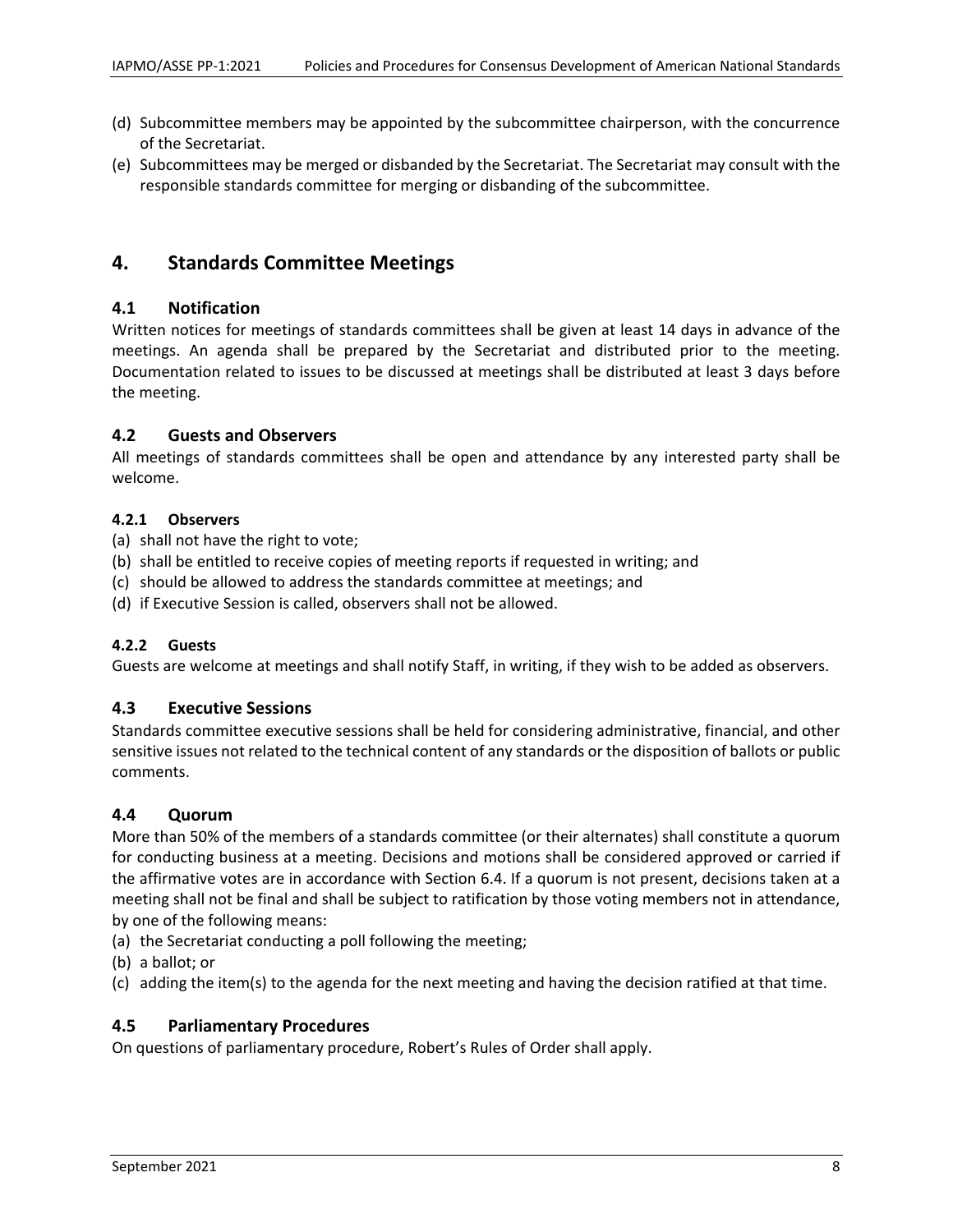# **5. Notifications and Public Review**

## **5.1 Notifications of Standards Activities**

Notification of standards activities shall be done in accordance with Section 2.5 of the *ANSI Essential Requirements*.

- (a) Initiation for development of new American National Standards or revision of existing American National Standards shall be submitted to ANSI using the PINS form for listing in *Standards Action* for public comment in accordance with Section 2.5.1 of the *ANSI Essential Requirements*. A PINS form may be submitted, but is not required at the initiation of a project to reaffirm or withdraw an American National Standard. Prompt address shall be given to comments relating to conflict and duplication from the PINS announcement or public comment listing in Standards Action.
- (b) Proposals for new American National Standards or reaffirmation, revision, or withdrawal of existing American National Standards shall be submitted to ANSI using the ANSI BSR‐8 form for listing in Standards Action for public comment<sup>1</sup> in accordance with Section 2.5.2 of the ANSI Essential Requirements.
- (c) If substantive changes are made to a draft standard subsequent to public review, those substantive changes shall be subjected to an additional public review, in accordance with Item (b). The Secretariat shall determine whether listing of proposed standards actions shall be concurrent with the final standards committee ballot and whether announcement in other suitable media is appropriate.
- (d) Once a standard has undergone complete due process and is ready for publication, an ANSI BSR‐9 form (for approval/withdrawal of American National Standards) shall be submitted to ANSI.
- (e) All PINS, BSR‐8, and BSR‐9 forms will be completed correctly.
- (f) All standards project or portion thereof may be discontinued at IAPMO's own discretion and without vote from the relevant consensus body in accordance with Section 4.2.1.3.3 of the ANSI Essential Requirements. In so doing, IAPMO must notify ANSI immediately of such actions for announcement in ANSI's Standards Action.

**1** Although a 60‐day public comment period is not required in all instances, a number of provisions in the *ANSI Essential Requirements*, when read in combination, satisfy the WTO's 60‐day rule. Before adopting a standard, ANSI‐Accredited Standards Developers shall allow a period of at least 60 days in total for submission of comments on the draft standard if requested by an interested party within the territory of a Member of the WTO. Exceptions outlined in the rule are permitted due to issues of safety, health or environment. (See WTO Agreement on Technical Barriers to Trade (TBT), Annex 3 Code of Good Practice for the *Preparation, Adoption and Application of Standards (CGP) Substantive Provision L*.)

## **5.2 Processing of Public Review Comments**

## **5.2.1**

All comments received during the public review period shall be considered by the standards committee and each commenter shall be notified, in writing, of the standards committee's decisions regarding the resolution and disposition of their comments. Commentors with unresolved objections will be informed in writing of their right to appeal (see Section 8). All objectors shall be advised in writing of the disposition of the objections and reasons. Unresolved public commentsshall be addressed in accordance with Section 6.6.5.

## **5.2.2**

Comments not technical in nature or not related to the matters being offered for public review shall be ruled non‐germane.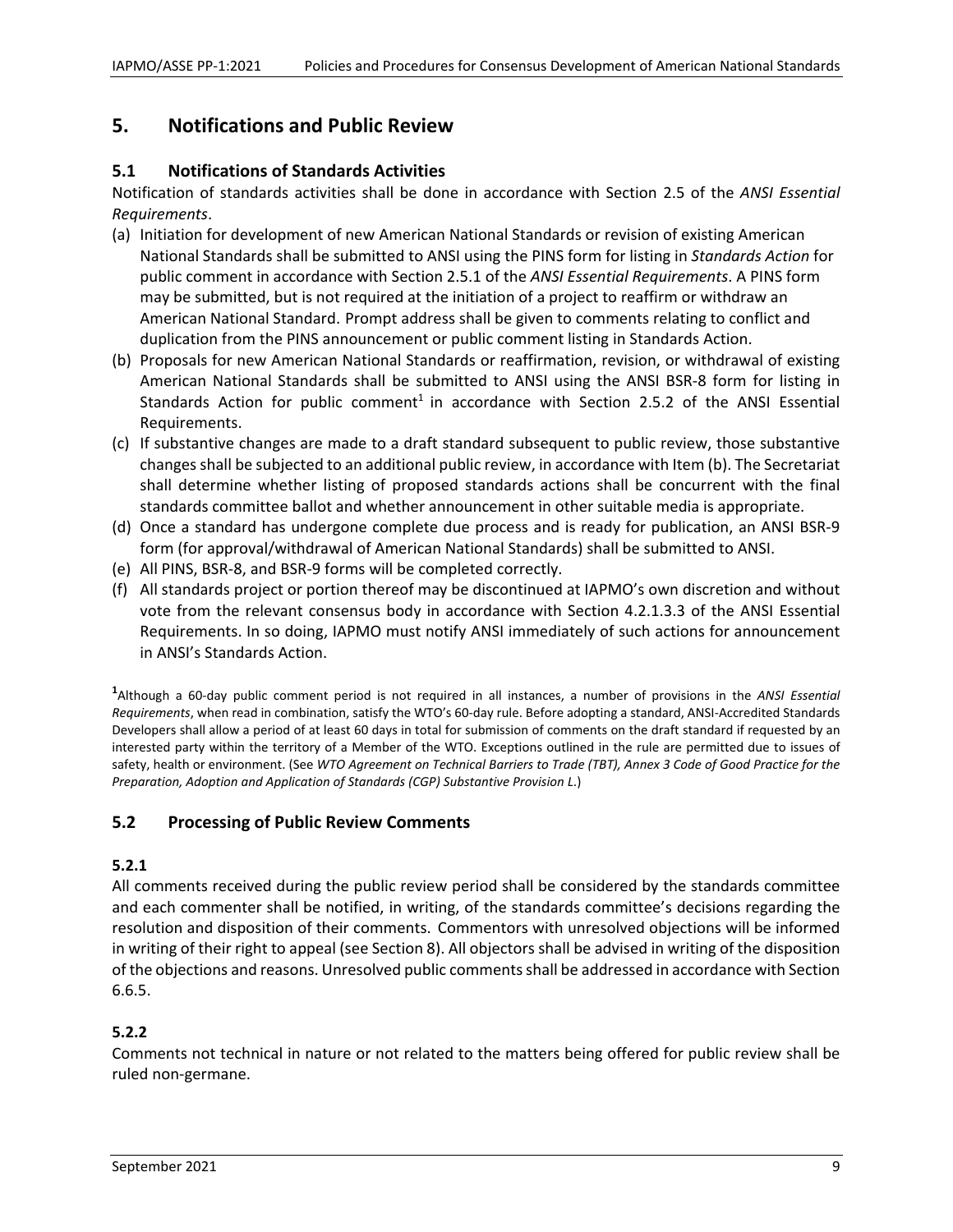#### **5.2.3**

Comments ruled non‐persuasive or non‐germane shall be considered resolved if, within 7 calendar days of receiving a notification, the commenter does not respond in writing indicating that he or she wishes to have the comment reported to ANSI as unresolved. IAPMO will comply with Section 5.2 in responding to public review commenters when it receives public review comments. In addition, IAPMO will not consider an objection received from public review "resolved" unless the following occurs:

- (a) The commenter receives a response letter with the appropriate language contained in Section 8.1 and does not respond by the deadline; or
- (b) The person responds in writing that they are "resolved."

## **5.2.4**

Comments received after the public review period has closed shall be considered in the same manner as new proposals for the next revision cycle.

#### **5.3 Assertions of Conflict or Duplication**

Assertions of conflict or duplication shall be resolved in accordance with Sections 2.5.1.2 and 2.5.1.3 of the *ANSI Essential Requirements*.

## **6. Voting Procedures**

#### **6.1 Ballots**

Approval, revision, reaffirmation, substantive changes, interpretations, and withdrawal of standards shall be approved by ballots or recorded votes of the standards committees. The Secretariat shall issue and canvass ballots. All voting members have the obligation to vote, and votes may be cast by the members or their alternates.

## **6.2 Voting**

Each voting member shall vote using one of the following four options:

- (a) **Affirmative**: when the technical content of the draft is acceptable as presented.
- (b) **Affirmative with comment**: when the technical content of the draft is acceptable except for editorial changes or clarifications, no substantive changes are suggested.
- (c) **Negative with reasons**: when the technical content of the draft is deemed unacceptable, in error, or incomplete. Negative votes should be supported with reasons. Whenever possible, the negative voter should include specific actions to resolve the negative and change the vote to affirmative.
- (d) **Abstain**.

## **6.3 Voting Period**

#### **6.3.1 Ballots**

Except for recirculation ballots, the time allotted to reply to a ballot shall be at least 21 calendar days\*. The time allotted to reply to a recirculation ballot shall be at least 7 calendar days. A reminder notice shall be sent out prior to the closing date. Ballots may be closed before the closing date if all the members of the consensus body cast their votes before the closing date. If at the closing date there are insufficient returns to meet the numerical criteria for approval, an extension of the voting period may be made by the Secretariat.

*\*The recommended voting period for ballots other than recirculation ballots is 30 calendar days.*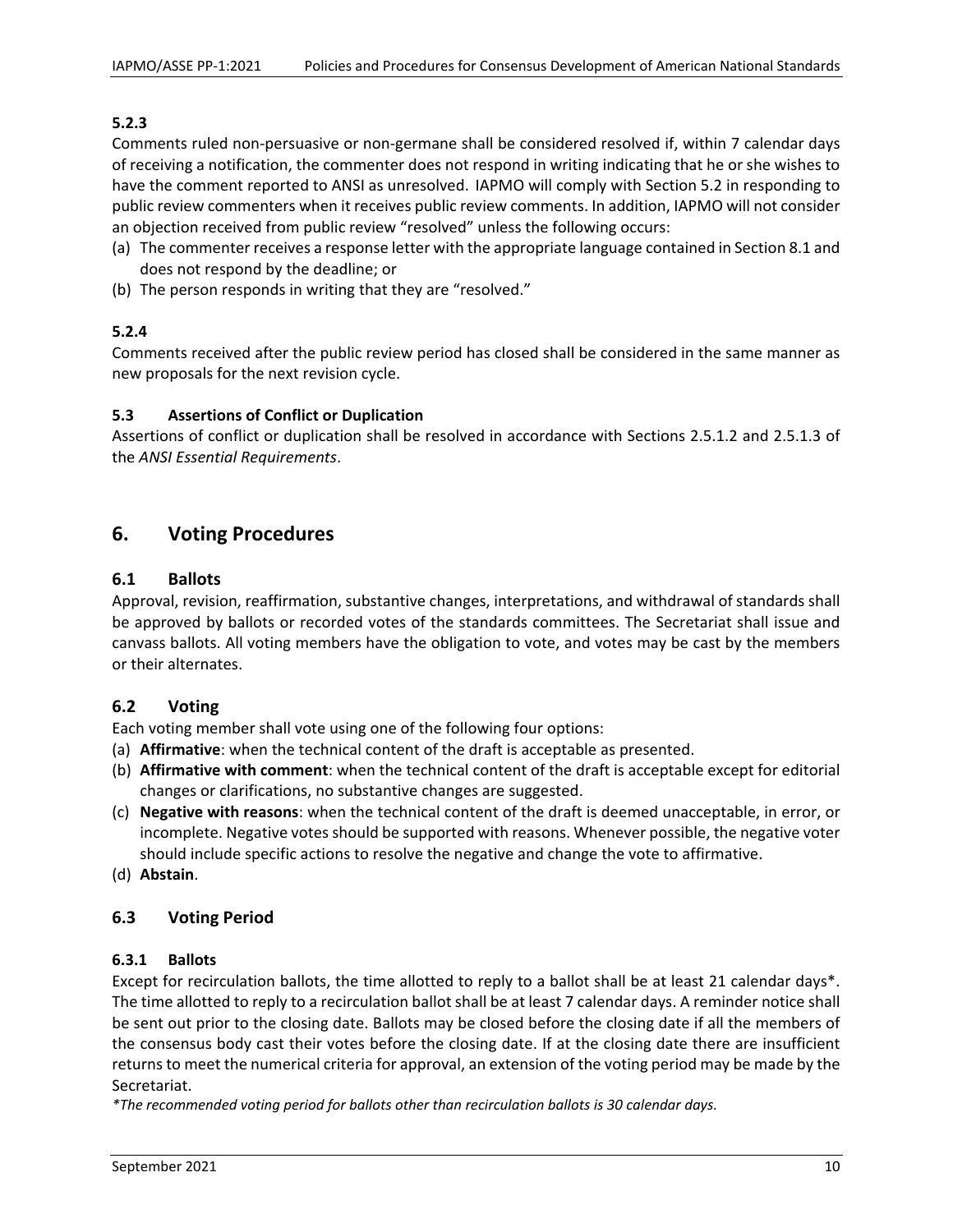## **6.3.2 Recorded Votes**

Recorded votes may be taken at standards committee meetings and shall be conducted by the Secretariat. A notice of the recorded vote shall be issued at least 21 calendar days prior to the meeting, and a copy of the standard shall be included with the notice. Decisions shall be properly documented and changes to the standard made at the meeting shall be acceptable, provided they receive the necessary affirmative votes (see Section 6.4). Members who are not able to attend a meeting where a recorded vote is going to be taken shall be given the opportunity to vote before or up to 7 days after the meeting.

## **6.4 Numerical Criteria for Approvals**

#### **6.4.1**

To meet the numerical criteria for approval, revision, reaffirmation, and withdrawal of standards, affirmative votes cast shall constitute:

(a) more than 50% of the total voting membership; and

(b) at least two‐thirds of the votes cast, excluding abstentions and negatives without reasons.

Note: The minimum number of affirmative votes required for approvals is the greater of more than 1/2 of the total *voting membership or 2/3 of the votes cast.*

#### **6.4.2**

Approvals, revisions, reaffirmations, and withdrawals of standards shall require, in addition to the numerical requirements of Section 6.4.1, that all negative votes with reasons be resolved in accordance with Section 6.6.

#### **6.5 Ballot Records and Vote Changes**

#### **6.5.1**

Ballot results (together with the reasons for and disposition of any negative votes) shall be properly documented and recorded in such a manner that each member's vote is identified. Ballot reports should include at least the following statistics:

- (a) number of voting members;
- (b) number of voting members voting affirmatively;
- (c) number of voting members voting negative with reasons;
- (d) number of voting members voting negative without reasons;
- (e) number of voting members abstaining; and
- (f) number of voting members not returning ballots.

## **6.5.2**

Any requested subsequent changes in vote from a consensus body member will be made in writing for documentation and record keeping purposes; Otherwise, such requested changes will not be accepted.

#### **6.6 Negative Votes**

#### **6.6.1**

All negative votes accompanied by any comments that are related to the proposal under consideration shall be recorded and considered. This includes negative votes accompanied by comments concerning potential conflict or duplication of the proposed standard with an existing American National Standard and negative votes accompanied by comments of a procedural or philosophical nature. These types of comments shall not be dismissed due to the fact that they do not necessarily provide alternative language or a specific remedy to the negative vote. Negative votes which are not accompanied by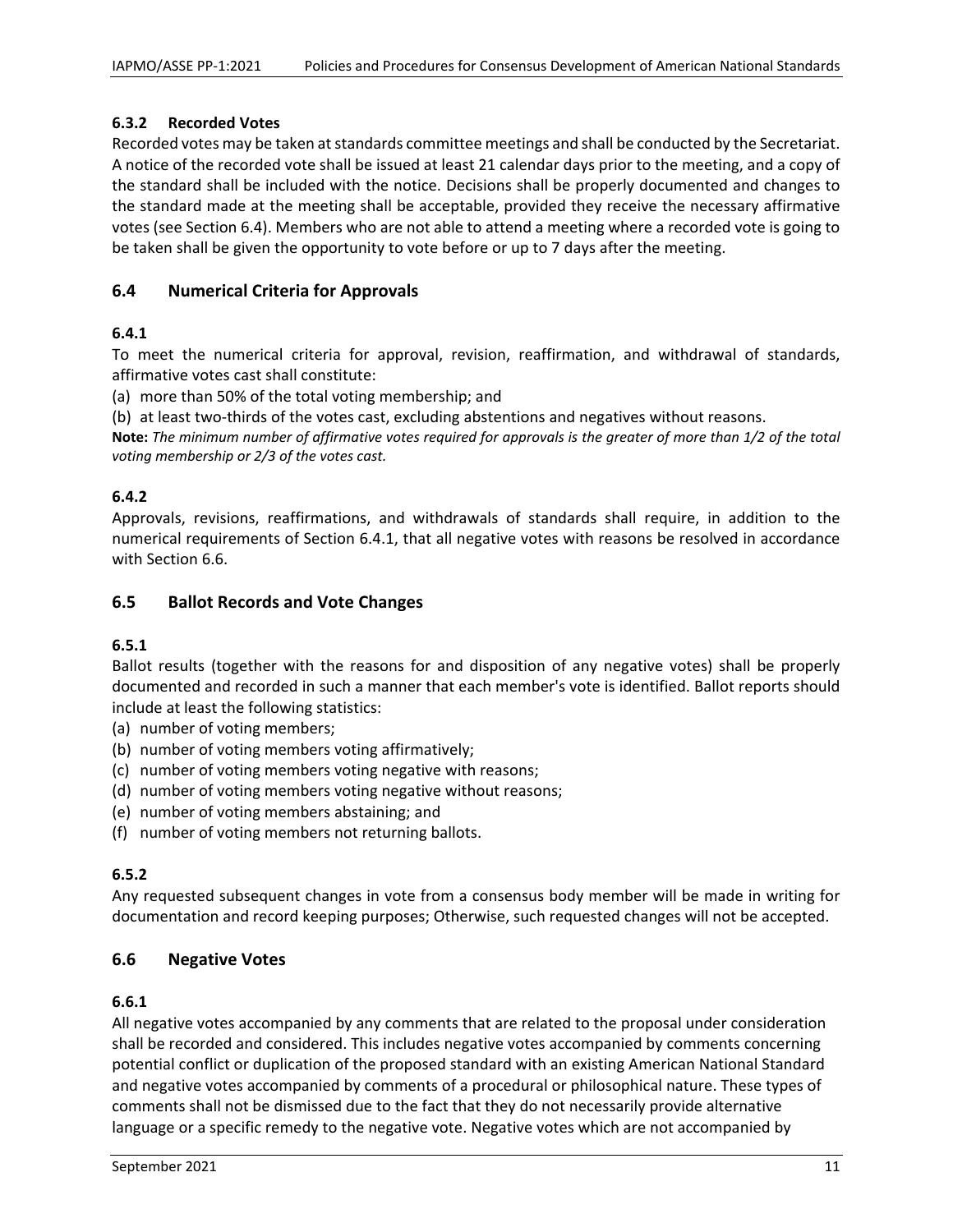reasons shall be recorded as "negative without reasons" and no further action shall be necessary. An attempt to resolve all negative votes with reasons shall be made and dispositioned by the standards committee chairperson and/or the Secretariat by taking one or more of the following actions:

(a) Attempt to resolve the negative vote directly with the voter and have the negative vote changed to affirmative.

**Note:** *Only the negative voter can change his or her vote to affirmative.*

(b) Rule the negative vote non‐persuasive if the reasons for the vote have previously been considered and not accepted by the standards committee. Such decision shall be supported by committee records.

Note: A negative vote that has been ruled non-persuasive shall not be counted as affirmative unless the negative *voter revises his or her vote to affirmative.*

- (c) Rule the negative vote non‐germane if
	- (i) it is not accompanied by supporting reasons; or
	- (ii) the supporting reasons are not relevant to the items being balloted.

Note: Non-germane votes shall be considered as not cast for the two-thirds affirmative votes' requirement in *Section 6.4.1(b).*

(d) Refer the negative vote to the standards committee if the particular reasons for the vote have not previously been considered by the committee, if the negative vote was cast by the chairperson, or if the vote has not been dispositioned in accordance with Items (a) to (c).

#### **6.6.2**

For negative votes referred by the chairperson and/or the Secretariat, the standards committee may rule that:

- (a) The negative vote is persuasive and should be accepted. In this event,
	- (i) the change(s) to the standard shall be approved through a new ballot or a recorded vote at a meeting; and
	- (ii) with the concurrence of the voter, the vote shall be reclassified as affirmative.
- (b) The negative vote is persuasive but should be considered as future business. In this case, with the concurrence of the voter, the vote shall be reclassified as affirmative.
- (c) The negative vote is non‐persuasive. The reasons for this decision shall be documented.
- (d) The standard should be put on hold for further study.

## **6.6.3**

In all cases, the rulings and technical changes to the standards shall be confirmed by ballot or recorded vote and properly documented.

## **6.6.4**

When a negative vote is ruled non-germane or non-persuasive, the negative voter shall be notified, in writing, of the action, supporting rationale, and the right to appeal (see Section 8).

## **6.6.5**

Unresolved objections, attempted resolutions to negative votes, and substantive changes made in a draft standard shall be circulated to the appropriate standards committee to afford all members of that standards committee an opportunity to respond, confirm, or change their vote.

## **6.7 Comments Accompanying Affirmative Votes and Abstentions**

Standards committees shall review comments accompanying affirmative votes and may include them on the agenda for consideration at a subsequent meeting of the standards committee or subcommittee.

## **6.8 Editorial Comments**

Editorial comments shall be resolved by the Secretariat with the objector.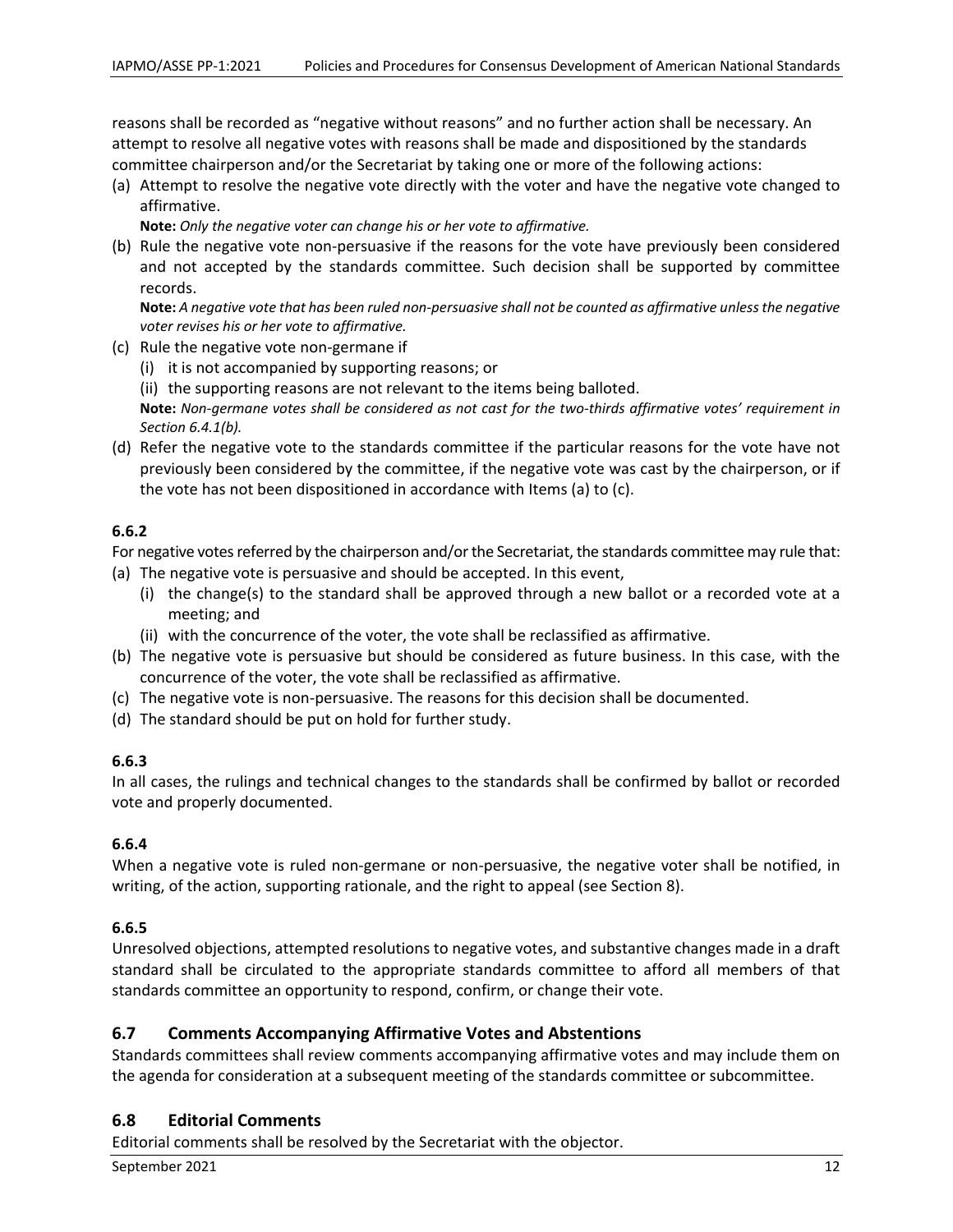#### **6.9 Late Votes**

Ballots received after the closing date shall not be considered, unless the standards committee chairperson and/or the Secretariat decide otherwise.

## **7. Interpretations**

#### **7.1 Definition**

An interpretation is a written clarification of the meaning of a specific provision(s) of a standard, as determined by the standards committee in response to a written request for an interpretation. Requests for interpretation shall be clear and unambiguous and phrased in such a way that a "yes" or "no" answer will address the issue. In addition, requests for interpretation should include

- (a) the edition of the standard for which the interpretation is being requested;
- (b) the definition of the problem, making reference to the specific section of the standard and, when appropriate, an illustrative sketch explaining the question; and
- (c) an explanation of circumstances surrounding the actual field conditions.

#### **7.2 Processing Interpretations**

Requests for interpretations of standards shall be submitted in writing to the Secretariat and shall be forwarded to the chairperson. The request for interpretation shall be posed as a yes or no question. Proposed interpretations may be prepared by the chairperson or another standards committee member with expertise on the particular subject. All proposed interpretations shall be prepared in writing and shall be submitted for ballot to the standards committee. Interpretations shall be approved in accordance with the criteria in Section 6.4.1.

#### **7.3 Accepting Requests for Interpretation**

Requests for interpretation shall not be accepted if the:

- (a) matter is known to be before the courts or an administrative tribunal; or
- (b) requests refer to:
	- (i) a superseded or withdrawn standard; or
	- (ii) notes or informative appendices.

## **7.4 Notification of Interpretations**

Notification of interpretations shall be sent in writing to the requester and the standards committee and shall also be published through technical journals and other appropriate means.

## **8. Appeals (Dispute Resolution)**

#### **8.1 Process**

Persons who have been or might be affected by any standards committee procedural action or inaction shall have the right to appeal such action. The appellant shall file a written appeal with the Secretariat within 21 days of the date of notification of any action or, at any time, with respect to any inaction to which the appellant was not given notice. The written appeal shall state:

its nature;

- (a) the procedures or the sections of the standard(s) that are at issue;
- (b) the action(s) or inaction at issue; and
- (c) the specific remedial action(s) that would satisfy the appellant's concerns.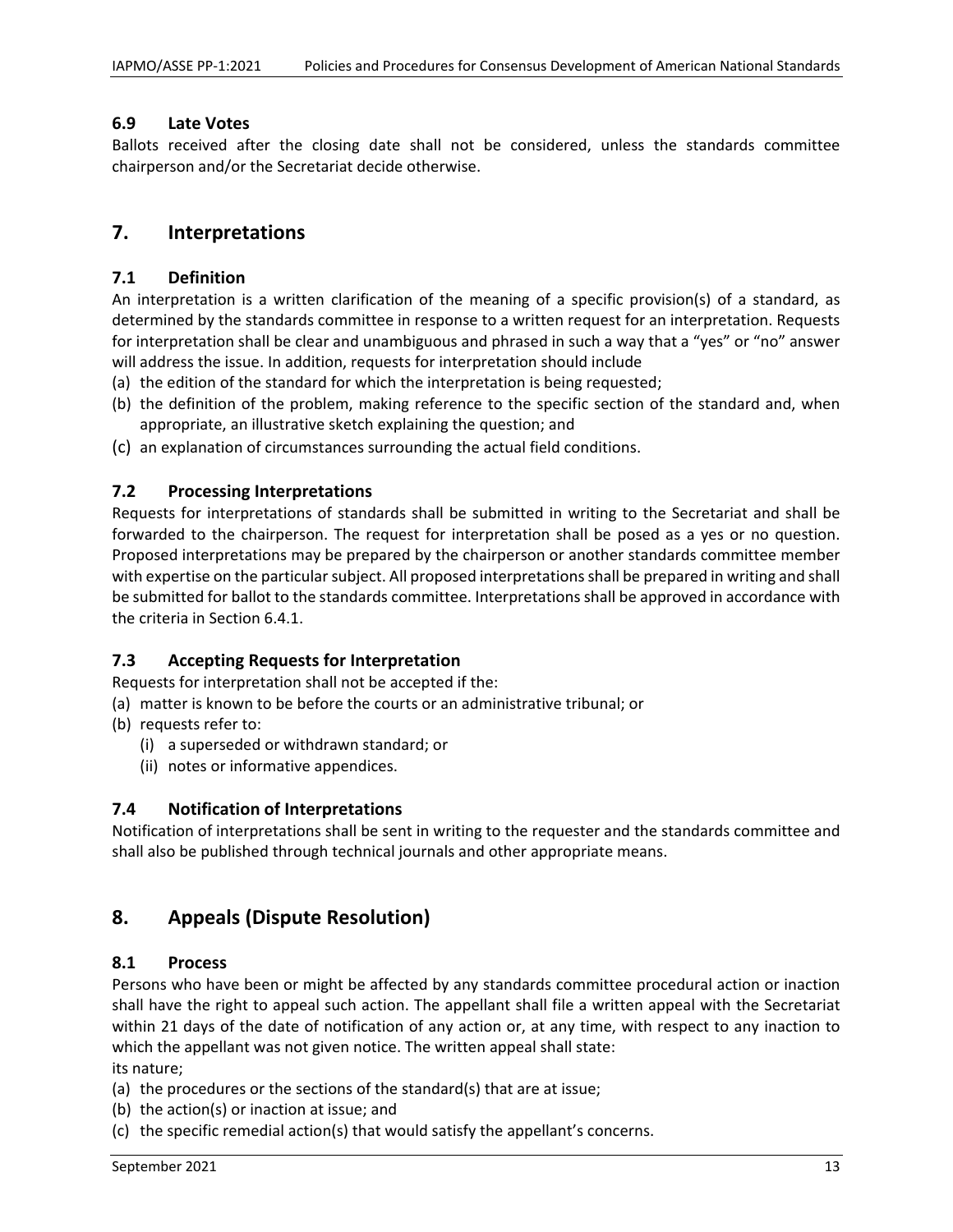## **8.2 Response**

Within 30 days of the receipt of the appeal, the Secretariat shall:

(a) respond in writing to the appellant, addressing each topic in the appeal to the extent possible; and

(b) attempt to resolve, informally and directly with the appellant, the appeal.

## **8.3 Appeals Panel**

The appellant shall respond within 10 days of the notice to request a hearing with the appeals panel if not satisfied with the attempt to resolve. If the appellant does not request a hearing by the deadline given, the appeal is considered closed. If the Secretariat is unable to informally resolve the appeal, it shall appoint an appeals panel to hold a hearing on a date agreeable to all participants, with at least 15 days' notice. The appeals panel shall consist of three individuals who have not been directly involved in the dispute and who will not be materially affected by any decision made regarding the dispute. At least two members of the panel shall be acceptable to the appellant and at least two shall be acceptable to the Secretariat. If the parties cannot agree on the composition of the panel within 15 days, the Executive Standards Committee shall appoint the appeals panel.

## **8.4 Conduct of the Hearing**

The appellant shall be responsible for demonstrating improper action(s) or inaction(s), the adverse effects derived from such action(s) or inaction(s), and the efficacy of the requested remedial action.

## **8.5 Decision**

The appeals panel shall render its decision in writing, within 30 days, stating its findings of fact and conclusions, with reasons therefore and citing the evidence. The burden of proof to show adverse effect shall be on the appellant. The appellant shall have the responsibility of demonstrating adverse effects, improper actions or inactions, and the efficiency of the requested remedial action. IAPMO shall have the responsibility of demonstrating that actions taken were in compliance with these Procedures. The Secretariat shall notify the appellant, in writing, and the standards committee of the decision of the appeals panel, which shall be binding and final.

# **9. Commercial, Antitrust, Metric, and Patent Policies**

## **9.1 Antitrust Policy**

IAPMO shall comply with the current ANSI antitrust policy.

## **9.2 Commercial Terms and Conditions**

IAPMO shall comply with the current ANSI commercial terms and conditions policy.

## **9.3 Patent Policy**

Participants in the IAPMO ANSI standards development process are encouraged to bring patents with claims believed to be essential to the attention of IAPMO. IAPMO shall comply with the current ANSI patent policy.

## **9.4 Metric Policy**

Standards may be developed using SI (metric) units followed by inch/pound units in parentheses. The primary units used shall be determined by the applicable standards committee and determined for each individual standard.